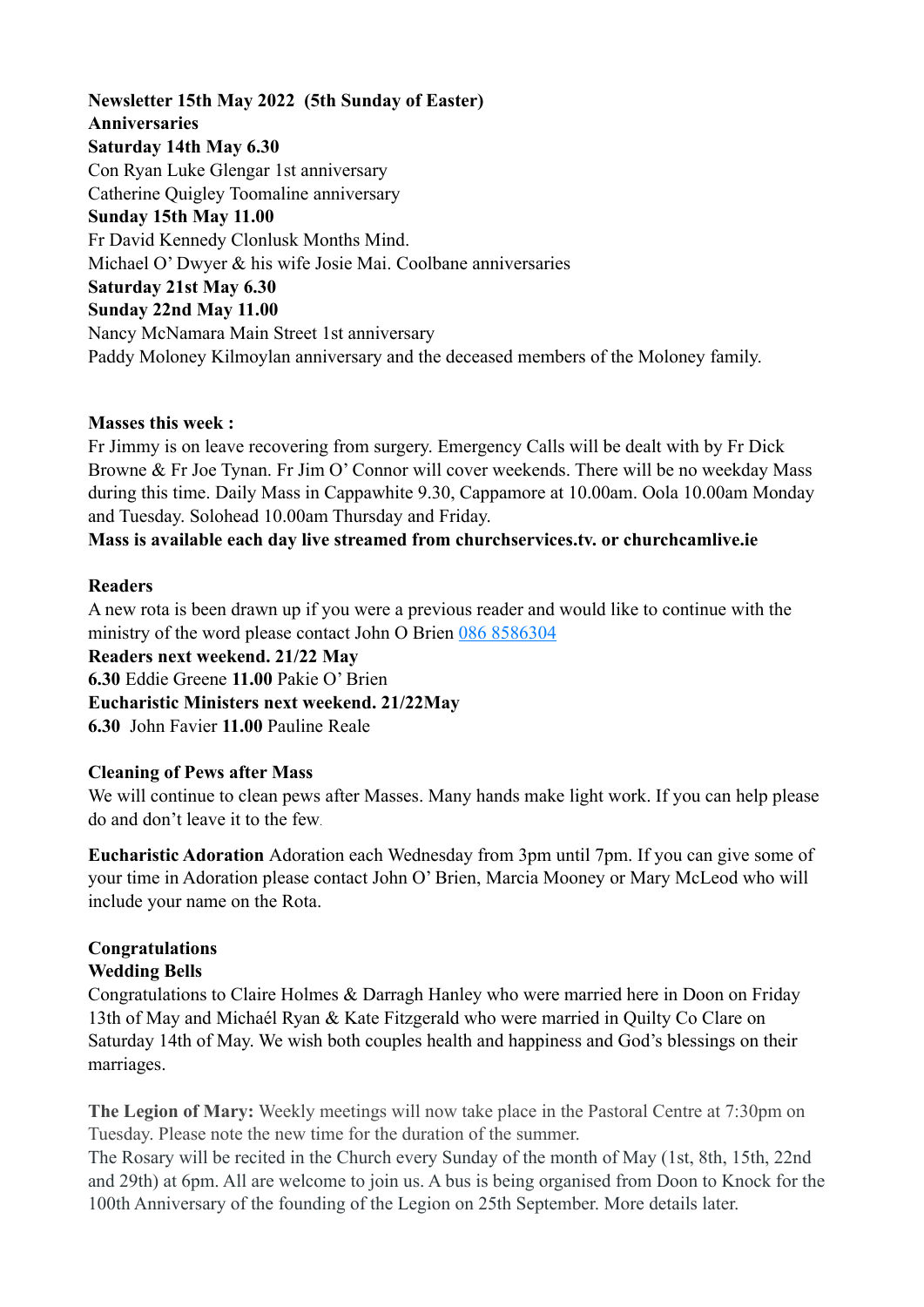### **Weekly Envelopes:**

A big thank you to all who continue to support your Parish through the weekly envelope. Donations may also be made on line by visiting the Parish Website [doonparish.ie](http://doonparish.ie) 

Your financial support for your parish is very much appreciated and every contribution makes a difference. Please make cheques payable to **Doon Parochial A/C otherwise the Bank will not accept the Cheque**. Basket collection taken up at weekend masses.

### **Doon Community Council Notes:**

### **Split the Pot fundraiser**

The Split The Pot Draw took place again last Saturday, May 7th, in Berkery's Garage. Brian Berkery himself was the winner of our pot which was  $E172$ . Huge congratulations Brian. Well done, and thanks for supporting our draw by buying an envelope. Our fund raiser now totals €3,368, which is a great amount to put towards the playground and astro pitch. Many thanks for your support - and remember you can purchase an envelope from any of the businesses in Doon - The Post Office, Doon Pharmacy, Bleisce Barbers, Whelan's Pub, Anna Moore's, GD's, The Doll House, Berkery's Garage, Centra Shop, Doon Community Centre, or any of our committee members. We also have a number of people kindly selling them for us privately, and we appreciate that so much. Best of luck everybody.

For bookings of hall or Astro Turf pitch: please text/phone 085 755 7318. Bookings must be made in advance.

**Line Dancing:** every Friday at 8.30pm in Doon Community Centre. Booking by text. Contact Pat 087 2577761.

**Local taxi service:** covering Cappamore, Doon , Cappawhite, Pallasgrean etc. Limerick junction train transfers, Hospital appointments, g.p. visits, shopping , limerick city , Tipperary town. Phone 0851001381.

# **Doon Breakfast and after school club**

Doon Breakfast & After School Club are now taking new bookings for the 2022/2023 school year. We currently cater for children attending both primary schools in Doon. If your child attends a primary which we do not currently collect from please contact Jane on 085 7150087 & we'll discuss options

# **Doon GAA Notes**

Lotto Numbers Monday May, 9th 2022

Lotto Tickets can be purchased in Doon at O'Sullivans Centra & Damien Richardson Butchers.

Cut Off time for Online Sales is 8pm every Monday.

Jackpot €17,000 Numbers Drawn 9-11-14-20.

Seven Match 3 @ €30 each

- 1. Margaret Crowe, Carrigmore (Online). 2. Wm Bradshaw, Glengar.
- 3. Dessie Ryan (P), Cappawhite. 4. Jason & Darcy Ryan, Coonagh Court.
- 5. Michael Nolan c/o Ann. 6. Kathleen Creagh c/o Mella.
- 7. M.C.H. c/o Martin Hayes.
- 10 Lucky Dips at  $\epsilon$ 20 each
- 1. Róisín Doyle, Toomaline. 2. James Fox, Doon.
- 3. Ciarán Whelan, Bank Place. 4. Noreen Hynes c/o John Power.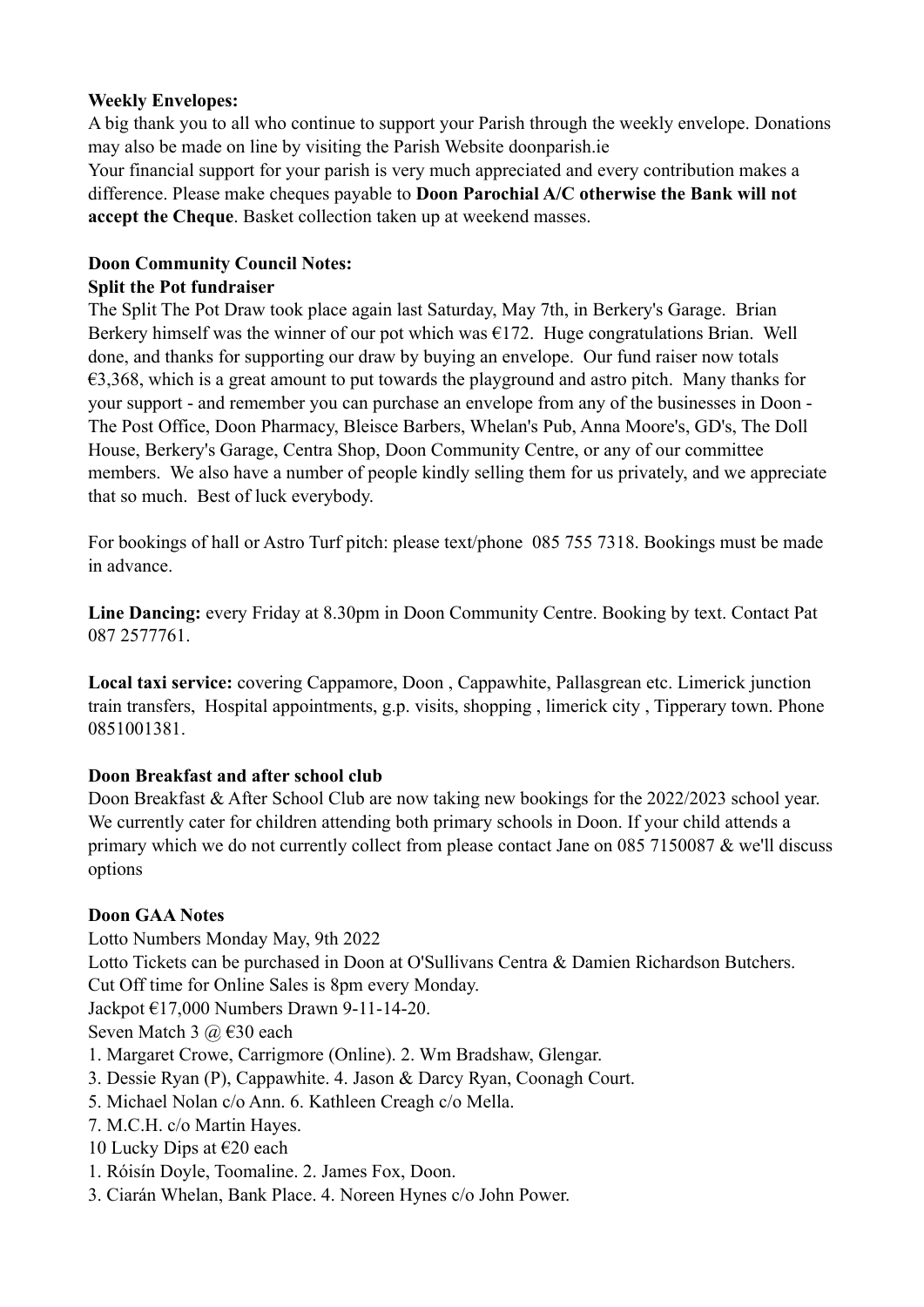5. Tom & Margaret O'Brien, Glengar. 6. Pat Loughman c/o Mike Ryan.

7. Margaret Crowe, Carrigmore. 8. Carol Leahy, Lattin (Online).

9. Érin Ryan (Will), Longford West, Oola (Online). 10. The Holmes Girls, Cappamore.

Promoters Prize, €25: Siobhán O'Connell

Next week's Jackpot €17,200. Draw will be held in Clubhouse on May 16th 2022.

### **Clothes collection closing the end of May.**

Doon G.A.A's Annual Clothes Collection is Going Really Well. Any Items of Clothing, Shoes Belts, Bed Sheets Curtains etc would be welcomed. Bags Can Be Dropped Anytime at the Clubhouse Door Until The End of May. Míle buíochas as bhur dtacaíocht.

**U7 & U9 Indoor Training.** Saturday's at 9.00am. Nursery Training at 10.30am all in the Community Centre. Helmet, Hurley, Runners & Own Water Required. Assistance in helping out in any way would be appreciated. New children are always welcome.

**Pilgrimage to Medjugorje** Departing from Shannon to Mostar September 7th to 14th. Half board accommodation full religious programme operated by Marian pilgrimages. Details from John O Brien Group Leader Doon Co Limerick 086 8586304

**Doon Badminton Club**: every Monday from 8pm to 10pm in the main hall, community centre Doon. new and old members welcome, as well as over 16's (must be accompanied by parent or guardian).  $65$  on the night.

**Foot care services available**: Toenail cutting and filing, removal of ingrown and corns, reduction of callus and thickened nails. Treatment of verruca and fungal infections and diabetic foot care. Both male and female welcome. House call service available. Contact Josephine on 061 -381944/ 086-3972426.

### **St. Michael's Day Care Centre Fundraising Concert.**

Featuring Brendan Shine and special guests in the Community Centre, Cappamore on Friday, 27th May at 8 o'clock. Doors open at 7 o'clock.Tickets available from Peggy Sweeney, at the Day Care Centre (061 381034) or at the door on the night. Raffle for amazing hampers/prizes. Admission  $\epsilon$ 20

**Grean Drama Productions** presents 'Da' by Hugh Leonard in Pallasgreen Community Centre on May 20th & 21st at 8pm and May 22nd at 3pm. Tickets €12.00. Over 12's only

**Alone** are urgently looking for volunteers to make support calls to older people. They will provide training and match the volunteer with the older person. The ALONE Support and Befriending service provides companionship and practical support to older people who would like extra social contact through a weekly volunteer visit. The Support and Befriending service is designed to reduce feelings of isolation and loneliness, provide assistance to solve everyday problems and enable older people to feel secure at home. Visit [www.alone.ie](http://www.alone.ie/) for more details and to sign up. If you have concerns about your own wellbeing or you are an older person who would like to receive ALONE's Support & Befriending services, contact ALONE on 0818 222 024 from 8am – 8pm, seven days a week.

**PADRE PIO PILGRIMAGE:** We are happy to announce that devotees of St. Pio will be welcomed back to Holycross after an absence of three years due to Covid 19. On Sunday 29th May,